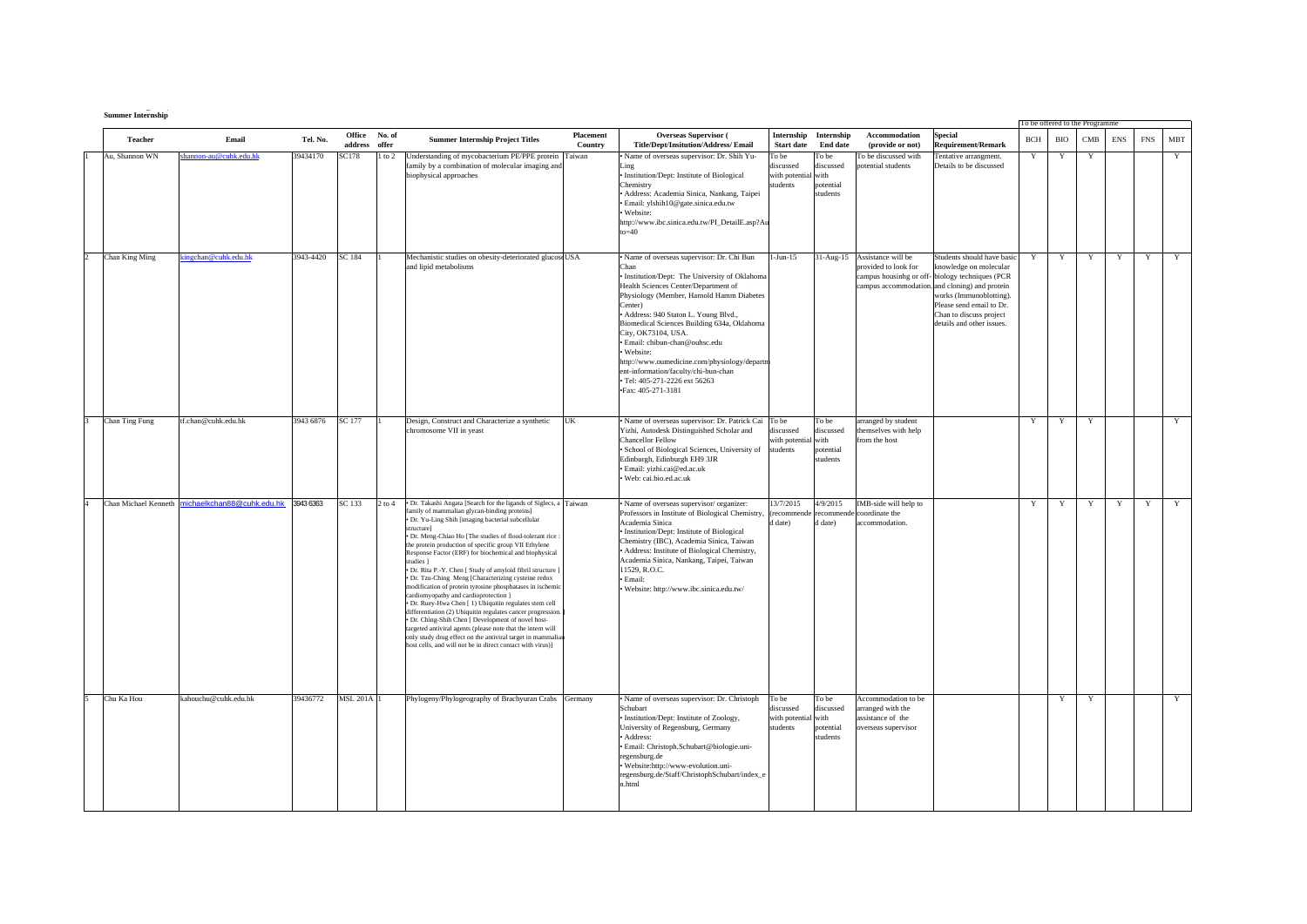|    | <b>Summer Internship</b> |                         |           |                                   |                                                                                                                                                                                                                                                                                  |                      |                                                                                                                                                                                                                                                                                                                                                                                                                                                                                                                |                                                       |                                                     |                                                                                      |                                                                                                                                  | To be offered to the Programme |             |             |             |             |             |
|----|--------------------------|-------------------------|-----------|-----------------------------------|----------------------------------------------------------------------------------------------------------------------------------------------------------------------------------------------------------------------------------------------------------------------------------|----------------------|----------------------------------------------------------------------------------------------------------------------------------------------------------------------------------------------------------------------------------------------------------------------------------------------------------------------------------------------------------------------------------------------------------------------------------------------------------------------------------------------------------------|-------------------------------------------------------|-----------------------------------------------------|--------------------------------------------------------------------------------------|----------------------------------------------------------------------------------------------------------------------------------|--------------------------------|-------------|-------------|-------------|-------------|-------------|
|    | <b>Teacher</b>           | Email                   | Tel. No.  | No. of<br>Office<br>address offer | <b>Summer Internship Project Titles</b>                                                                                                                                                                                                                                          | Placement<br>Country | <b>Overseas Supervisor (</b><br>Title/Dept/Insitution/Address/ Email                                                                                                                                                                                                                                                                                                                                                                                                                                           | Internship<br><b>Start date</b>                       | Internship<br><b>End date</b>                       | Accommodation<br>(provide or not)                                                    | <b>Special</b><br><b>Requirement/Remark</b>                                                                                      | <b>BCH</b>                     | <b>BIO</b>  | CMB         | <b>ENS</b>  | <b>FNS</b>  | <b>MBT</b>  |
|    | Chu Ka Hou               | kahouchu@cuhk.edu.hk    | 39436772  | MSL 201A 1 to 2                   | Molecular and immunological studies of seafood<br>allergy                                                                                                                                                                                                                        | USA                  | Name of overseas supervisor: Dr. Patrick S.C.<br>Leung<br>Institution/Dept: Division of<br>Rheumatology/Allergy, School of Medicine,<br>University of Caliofrnia at Davis, USA<br>Address: 451, Health Science Drive, University<br>of California, Davis, CA 95616.<br>Email: psleung@ucdavis.edu, Tel:530-754-<br>4943, skype:pscleung<br>Website:<br>ttp://www.ucdmc.ucdavis.edu/internalmedicine<br>rheumatology/immunolab_goals.html                                                                       | To be<br>discussed<br>with potential with<br>students | To be<br>discussed<br>potential<br>students         | Accommodation to be<br>arranged with the<br>assistance of the<br>overseas supervisor |                                                                                                                                  | Y                              | Y           | Y           |             |             | Y           |
|    | Fung Ming Chiu           | ingchiufung@cuhk.edu.hk | 3943-6147 | SC EG07<br>1 or 2                 | · Stem Cell Technology after iPS: legal and<br>commercial considerations<br>· Licensing opportunities and strategies in biotech<br>industry<br>· From invention to marketing of a biological<br>product: process and strategy.<br>· Stem cell technology: the legal ramification | USA                  | ·Dr. Alber Chan Wai Kit<br>Institution: Dr. Alber Chan of Law Offices of<br>Albert Wai-Kit Chan, PLLC, New York, USA,<br>Email: chank@kitchanip.com<br>Website: http://www.kitchanlaw.com/                                                                                                                                                                                                                                                                                                                     | To be<br>discussed<br>with potential<br>students      | To be<br>discussed<br>with<br>potential<br>students | arranged by student<br>themselves                                                    | Students please send email<br>to Prof. Fung for making<br>appiontment to discuss the<br>details on your interested<br>topic(s).  | Y                              |             |             |             |             | Y           |
|    | Hui Ho Lam Jerome        | ieromehui@cuhk.edu.hk   | 3943-6361 | MMW 503 2                         | * Genetic differentiation of rock dwelling barnaclesTaiwan<br>Lithotrya.<br>* Larval development of intertidal barnacles.                                                                                                                                                        |                      | Name of overseas supervisor: Benny Chan<br>Institution/Dept:<br>Address:<br>Email:<br>Website: http://biodiv.sinica.edu.tw/~chankk/                                                                                                                                                                                                                                                                                                                                                                            | To be<br>discussed<br>with potential with<br>students | To be<br>discussed<br>potential<br>students         | To be discussed with<br>potential students                                           |                                                                                                                                  | Y                              | Y           | Y           | Y           | Y           | Y           |
|    | Hui Ho Lam Jerome        | eromehui@cuhk.edu.hk    | 3943-6361 | MMW 503 2                         | Non-destructive studies on the photosynthesis of Taiwan<br>the variegated leaves of Begonia<br><sup>8</sup> Non-destructive studies on the photosynthesis of<br>the Ficus macrocarpa cv. Golden leaves                                                                           |                      | Name of overseas supervisor: Yang Chi-Ming To be<br>Institution/Dept:<br>Address:<br>Email:<br>Website:<br>http://biodiv.sinica.edu.tw/research.php?pi=15                                                                                                                                                                                                                                                                                                                                                      | discussed<br>with potential with<br>students          | To be<br>discussed<br>potential<br>students         | To be discussed with<br>otential students                                            |                                                                                                                                  | Y                              | Y           | Y           | Y           | Y           | Y           |
| 10 | Hui Ho Lam Jerome        | eromehui@cuhk.edu.hk    | 3943-6361 | MMW 503 2                         | coral reproductive ecology (requirement: good<br>divers)<br>* Resilience of Taiwanese corals (requirement:<br>good divers)                                                                                                                                                       | Taiwan               | Name of overseas supervisor: Yoko Nozawa<br>Institution/Dept:<br>Address:<br>Email:<br>Website:<br>http://biodiv.sinica.edu.tw/en2007/index.php?pi<br>$=61$                                                                                                                                                                                                                                                                                                                                                    | To be<br>discussed<br>with potential with<br>students | To be<br>discussed<br>potential<br>students         | To be discussed with<br>potential students                                           | Requirement: good divers                                                                                                         | Y                              | Y           | Y           | $\mathbf Y$ | $\mathbf Y$ | $\mathbf Y$ |
| 11 | Jiang, Liwen             | lijang@cuhk.edu.hk      | 3943 6388 | SC 384                            | • Characterization of loss of function mutants for<br>Arabidopis COPI subunits and p24 proteins                                                                                                                                                                                  | Spain                | Name of overseas supervisor: Prof. Fernando<br>Aniento<br>Institution/Dept: Departamento de Bioquímica<br>Biología Molecular, Facultad de Farmacia,<br>Jniversidad de Valencia<br>Address: Vicente Andrés Estellés, s/n, E-<br>46100 Burjassot, Valencia. Spain<br>Email: Fernando.Aniento@uv.es<br>Website:<br>ittp://www.uv.es/uvweb/departament_bioquimi<br>a biologia molecular/es/professors-<br>nvestigadors/professorat-personal-<br>nvestigador/unitat-docent-facultat-farmacia-<br>1285854953835.html | Mid- or late<br>May 2015                              | Early                                               | arranged by student<br>August 2015 themselves with help<br>from the host             | Students please send email<br>to Prof. Jiang for making<br>appointment to discuss the<br>details on your interested<br>topic(s). | $\mathbf Y$                    | $\mathbf Y$ | $\mathbf Y$ |             |             | Y           |

**g (**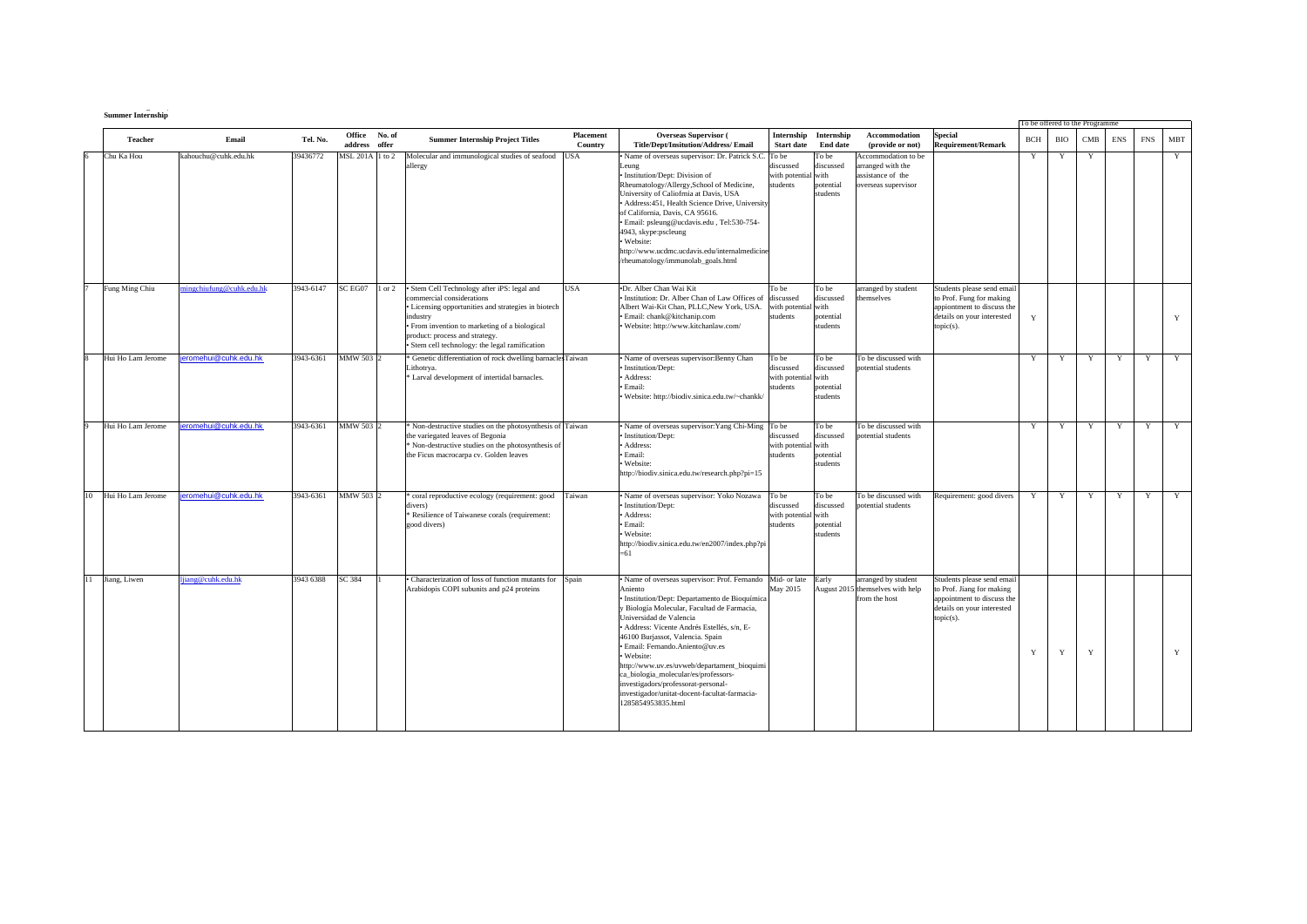|    | <b>Summer Internship</b> |                     |           |                   |                 |                                                                                                                                                                                                                                                                                                                                    |                      |                                                                                                                                                                                                                                                                                                                                                                                                                               |                                                       |                                             |                                                                          |                                                                                                                                  | To be offered to the Programme |             |           |            |            |            |
|----|--------------------------|---------------------|-----------|-------------------|-----------------|------------------------------------------------------------------------------------------------------------------------------------------------------------------------------------------------------------------------------------------------------------------------------------------------------------------------------------|----------------------|-------------------------------------------------------------------------------------------------------------------------------------------------------------------------------------------------------------------------------------------------------------------------------------------------------------------------------------------------------------------------------------------------------------------------------|-------------------------------------------------------|---------------------------------------------|--------------------------------------------------------------------------|----------------------------------------------------------------------------------------------------------------------------------|--------------------------------|-------------|-----------|------------|------------|------------|
|    | Teacher                  | Email               | Tel. No.  | Office<br>address | No. of<br>offer | <b>Summer Internship Project Titles</b>                                                                                                                                                                                                                                                                                            | Placement<br>Country | <b>Overseas Supervisor</b> (<br><b>Title/Dept/Insitution/Address/Email</b>                                                                                                                                                                                                                                                                                                                                                    | Internship<br><b>Start date</b>                       | Internship<br><b>End date</b>               | Accommodation<br>(provide or not)                                        | Special<br><b>Requirement/Remark</b>                                                                                             | <b>BCH</b>                     | BIO         | $\rm CMB$ | <b>ENS</b> | <b>FNS</b> | <b>MBT</b> |
| 12 | Jiang, Liwen             | ljiang@cuhk.edu.hk  | 3943 6388 | SC 384            | $1$ or $2$      | Field of study: Intracellular protein trafficking and Spain<br>vacuole biogenesis in plants                                                                                                                                                                                                                                        |                      | Name of overseas supervisor: Dr. Enrique<br>Roio<br>· Institution/Dept: Centro Nacional de<br>Biotecnología (CNB)-CSIC<br>Address: Darwin 3, Campus de Cantoblanco,<br>28049 Madrid, Spain<br>· Email: eroio@cnb.csic.es<br>· Website:<br>http://www.cnb.csic.es/index.php/es/home/genet<br>ica-molecular-de-plantas/trafico-intracelular-en-<br>plantas.html                                                                 | Late May or<br>Early-June<br>2015                     | Late August<br>2015                         | arranged by student<br>themselves with help<br>from the host             | Students please send email<br>to Prof. Jiang for making<br>appointment to discuss the<br>details on your interested<br>topic(s). | Y                              | Y           | Y         |            |            | Y          |
|    | 13 Jiang, Liwen          | ljiang@cuhk.edu.hk  | 3943 6388 | SC 384            |                 | · Characterization of components involved in<br>cellulose synthase secretion in Arabidopsis                                                                                                                                                                                                                                        | Australia            | · Name of overseas supervisor: Dr. Staffan<br>Persson<br>Institution/Dept:School of Botany, The<br>University of Melbourne<br>Address: Level 5, 161 Barry Street, The<br>University of Melbourne, Parkville 3010 VIC<br>Australia<br>· Email: staffan.persson@unimelb.edu.au<br>· Website:<br>http://findanexpert.unimelb.edu.au/display/perso<br>n658388                                                                     | Late May or<br>Early-June<br>2015                     | 2015                                        | Late August arranged by student<br>themselves with help<br>from the host | Students please send email<br>to Prof. Jiang for making<br>appointment to discuss the<br>details on your interested<br>topic(s). | $\mathbf Y$                    | Y           | Y         |            |            | Y          |
|    | 14 Jiang, Liwen          | ljiang@cuhk.edu.hk  | 3943 6388 | SC 384            | $1$ or $2$      | • Receptor-mediated sorting of proteins: Functional Germany<br>characterization of the sorting receptors from the<br>RMR-protein family<br>Against the flow: Functional analysis of<br>retrograde protein transport in the secretory<br>pathway<br>· Getting out: Selectivity of the COP-II mediated<br>protein export from the ER |                      | Name of overseas supervisor: Dr. Peter Pimpl Late May or<br>Institution/Dept: Developmental Genetics -<br>University of Tübingen<br>Address: Auf der Morgenstelle 3 - 72076 Tü<br>bingen, Germany<br>· Email: peter.pimpl@zmbp.uni-tuebingen.de<br>Website: http://www.uni-<br>tuebingen.de/fakultaeten/mathematisch-<br>naturwissenschaftliche-<br>fakultaet/fachbereiche/zentren/zmbp/developme<br>ntal-genetics/pimpl.html | Early-June<br>2015                                    | 2015                                        | Late August arranged by student<br>themselves with help<br>from the host | Students please send email<br>to Prof. Jiang for making<br>appointment to discuss the<br>details on your interested<br>topic(s). | $\mathbf Y$                    | $\mathbf Y$ | Y         |            |            | Y          |
|    | 15 Jiang, Liwen          | ljiang@cuhk.edu.hk  | 3943 6388 | SC 384            | $1$ or $2$      | Identification of genes in microRNA biogenesis,<br>degradation, and cell-to-cell movement                                                                                                                                                                                                                                          | <b>USA</b>           | · Name of overseas supervisor: Dr. Xuemei<br>Chen<br>· Institution/Dept: Center for Plant Cell<br>Biology, University of California Riverside<br>Address: Botany and Plant Sciences, Genomics<br>Building /4234A, University of California,<br>Riverside, CA 92521<br>Email: xuemei.chen@ucr.edu<br>· Website:<br>http://cepceb.ucr.edu/people/chen.html                                                                      | Late May or<br>Early-June<br>2015                     | 2015                                        | Late August arranged by student<br>themselves with help<br>from the host | Students please send email<br>to Prof. Jiang for making<br>appointment to discuss the<br>details on your interested<br>topic(s). | Y                              | Y           | Y         |            |            | Y          |
| 16 | Lam Hon Ming             | ionming@cuhk.edu.hk | 3943-6393 | <b>SC298A</b>     |                 | <b>Plant Molecular Biotechnology</b>                                                                                                                                                                                                                                                                                               | Canada               | Name of overseas supervisor:Dr. Charles<br>Després<br>Institution/Dept: Department of Biological<br>Sciences, Brock University<br>Address: Brock University, Canada<br>Email: cdespres@brocku.ca<br>Website: http://www.brocku.ca/mathematics-<br>science/departments-and-<br>centres/biology/people/charles-despr-s                                                                                                          | To be<br>discussed<br>with potential with<br>students | To be<br>discussed<br>potential<br>students | arranged by student<br>hemselves                                         |                                                                                                                                  | Y                              | Y           | Y         |            |            | Y          |

**g (**